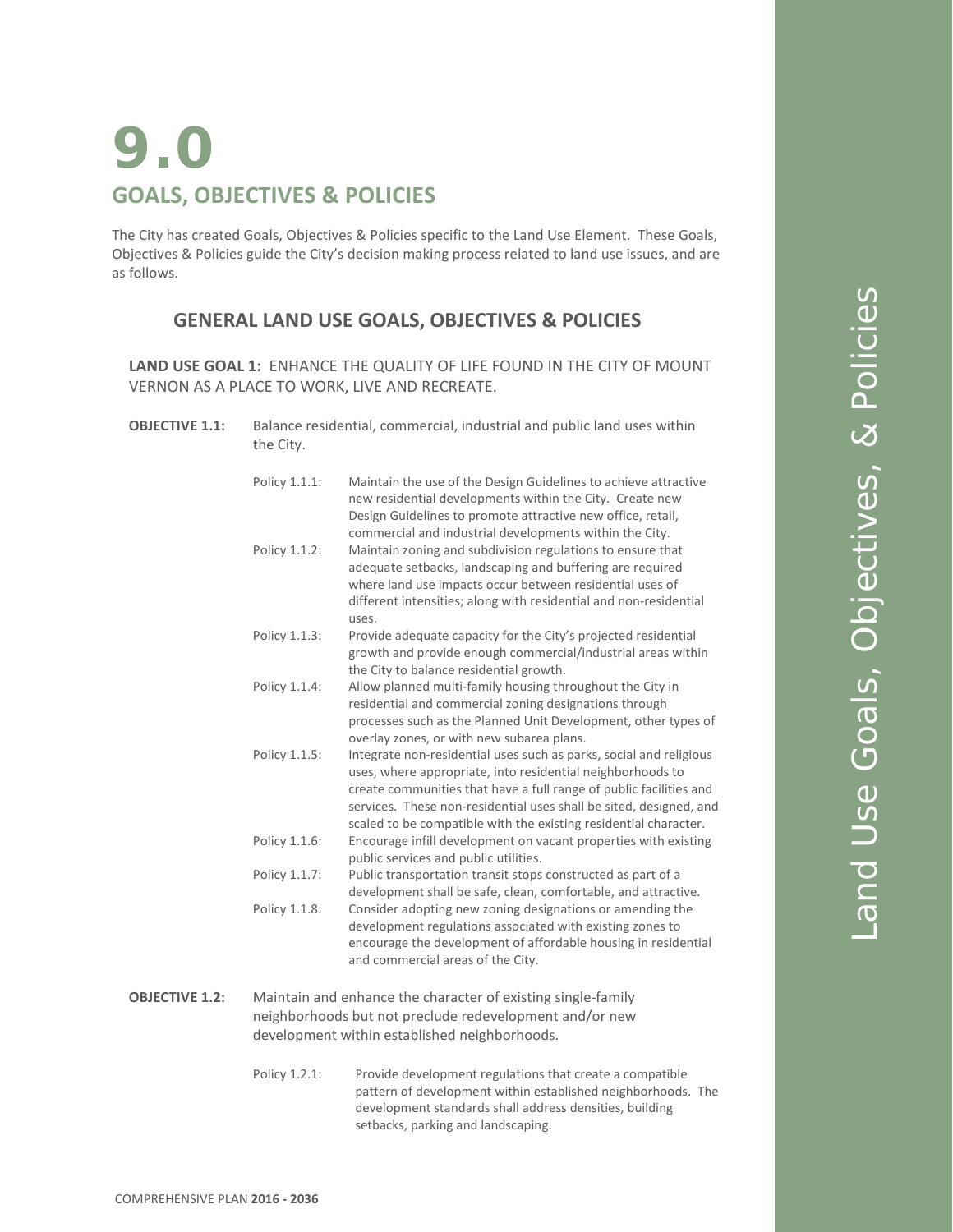**OBJECTIVE 1.3:** Foster business creation and retention and contributes to the quality of life of the citizens of the City of Mount Vernon.

| Policy 1.3.1: | Provide adequate land for commercial and industrial<br>development that provides jobs and augments the City's tax<br>base.                                |
|---------------|-----------------------------------------------------------------------------------------------------------------------------------------------------------|
| Policy 1.3.2: | Ensure zoning regulations accommodate a range of<br>allowable businesses, commercial and industrial uses in<br>appropriate locations throughout the City. |
| Policy 1.3.3: | Review on a regular basis existing development regulations<br>to remove unnecessary requirements that unnecessarily<br>hinder the development process.    |

**LAND USE GOAL 2:** PROVIDE FOR ORDERLY DEVELOPMENT WITHIN THE CITY OF MOUNT VERNON THAT IS CONSISTENT WITH ADOPTED PLANS AND DEVELOPMENT REGULATIONS.

**OBJECTIVE 2.1:** Implement the Comprehensive Plan Land Use Map.

|                       | Policy 2.1.1:                        | Designate land for housing, commerce, recreation, public<br>utilities and facilities and other land uses on the official<br>Comprehensive Plan Land Use Map.                                                                                                                                                                               |
|-----------------------|--------------------------------------|--------------------------------------------------------------------------------------------------------------------------------------------------------------------------------------------------------------------------------------------------------------------------------------------------------------------------------------------|
|                       | Policy 2.1.2:                        | Update on a yearly basis the official Comprehensive Plan<br>Land Use Map, as appropriate.                                                                                                                                                                                                                                                  |
|                       | Policy 2.1.3:                        | Ensure that the yearly updates to the Comprehensive Plan<br>map and text are accompanied by changes to development<br>regulations and the zoning map, so that these items are<br>consistent.                                                                                                                                               |
|                       | Policy 2.1.4:                        | Each year when the Comprehensive Plan is updated an<br>inventory of new public uses such as Churches, Parks,<br>Cemeteries, and Schools that have been allow as<br>conditional or special uses shall be completed and these<br>areas shall be redesigned with the appropriate<br>Comprehensive Plan designation and rezoned as Public (P). |
| <b>OBJECTIVE 2.2:</b> | infrastructure and service delivery. | Establish densities and development standards that provide for efficient                                                                                                                                                                                                                                                                   |
|                       | Policy 2.2.1:                        | Have development regulations that allow the use of<br>Planned Use Developments (PUDs). PUDs shall provide for<br>open spaces and protection of critical areas, shall offer a<br>diversity of housing types and affordability and shall<br>incorporate the adopted Design Guidelines.                                                       |
|                       | Policy 2.2.2:                        | Coordinate transportation and utility improvement projects<br>with the Land Use Element and the Capital Improvements                                                                                                                                                                                                                       |

**LAND USE GOAL 3:** IDENTIFY, PRESERVE AND ENHANCE THE CULTURAL RESOURCES AND HISTORIC SITES WITHIN THE CITY OF MOUNT VERNON.

Plan for the City.

- **OBJECTIVE 3.1:** Support visual, literary and cultural arts and activities with the community.
	- Policy 3.1.1: Encourage use of regional and community facilities like the Lincoln Theatre and MacIntre Hall for cultural activities to maximize their use and to expand public access to cultural opportunities.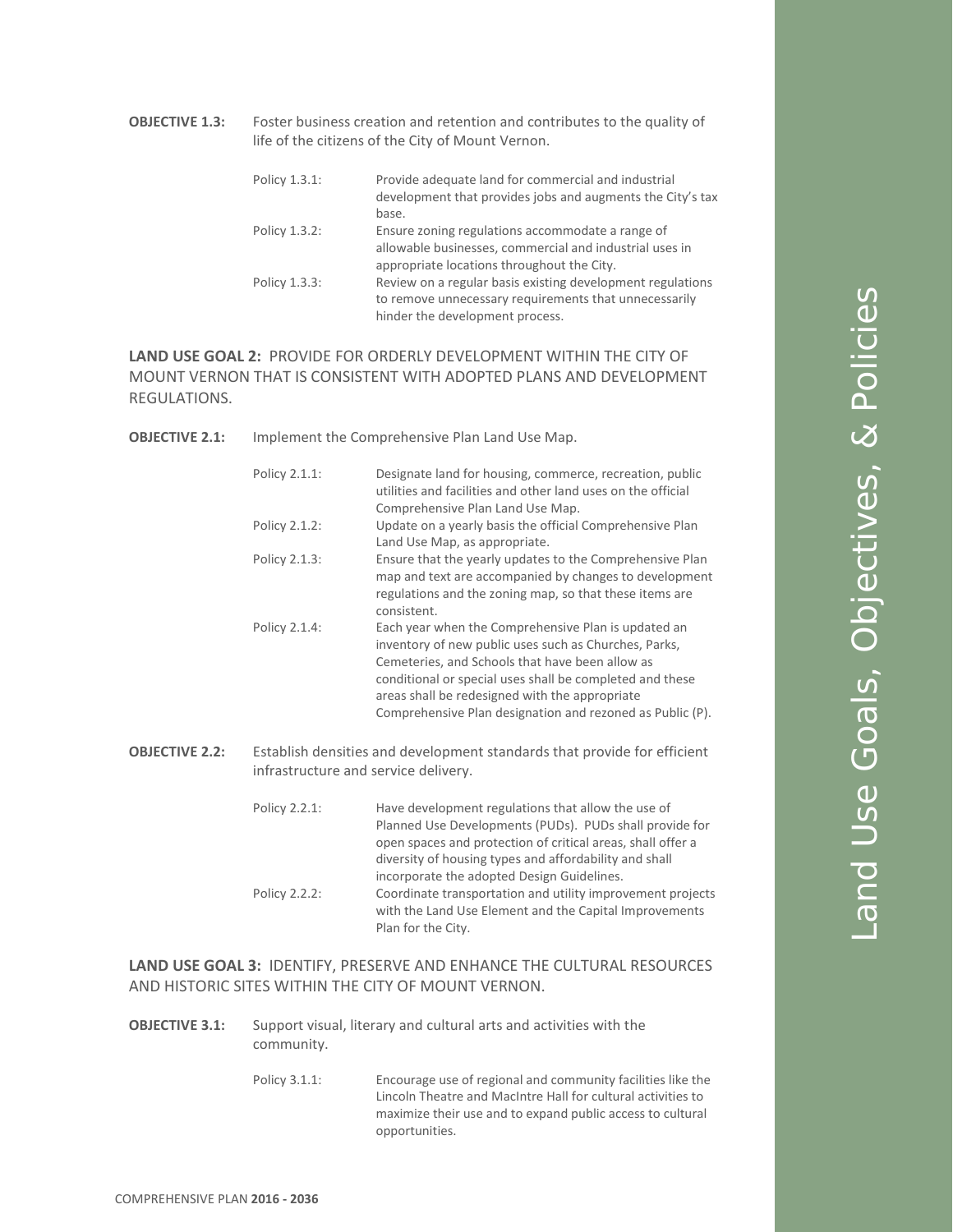- **OBJECTIVE 3.2:** Identify historic buildings and landmarks within the City.
	- Policy 3.2.1: Coordinate with community organizations, property owners and local citizens to identify and/or restore historic properties.

**LAND USE GOAL 4:** PROVIDE A PROCESS FOR THE IDENTIFICATION AND SITING OF ESSENTIAL PUBLIC FACILITIES.

**OBJECTIVE 4.1:** Allow for the appropriate siting of essential public capital facilities of a Statewide or Countywide nature.

| Policy 4.1.1: | Promote freight mobility projects in and around the Mount<br>Vernon UGA that facilitate the development of<br>economically viable and environmentally sustainable<br>commercial and industrial areas.                                           |
|---------------|-------------------------------------------------------------------------------------------------------------------------------------------------------------------------------------------------------------------------------------------------|
| Policy 4.1.2: | The applicant for a proposal to site an essential public<br>facility shall provide a justifiable need for the public facility<br>based upon forecasted need and a logical service area.                                                         |
| Policy 4.1.3: | Through the zoning code, the City shall prepare siting<br>criteria for essential public facilities.                                                                                                                                             |
| Policy 4.1.1: | Any site selected as an essential public facility shall have<br>Comprehensive Plan and zoning designations of Public (P)<br>and an overall Master Plan shall be prepared and accepted<br>by both the City Planning Commission and City Council. |
| Policy 4.1.4: | In approving essential public facilities, the effect on<br>adjacent uses and/or neighborhoods and methods to<br>mitigate all impacts shall be considered in the approval<br>process.                                                            |

# **SINGLE-FAMILY RESIDENTIAL DISTRICT GOALS, OBJECTIVES & POLICIES**

**LAND USE GOAL 5:** ENHANCE AND IMPROVE THE QUALITY OF SINGLE-FAMILY LIVING ENVIRONMENTS THROUGHOUT THE CITY.

**OBJECTIVE 5.1:** Ensure that new development in the single-family residential designations are designed to provide quality homes and neighborhoods for residents and take care to mitigate impacts of new development on existing neighborhoods.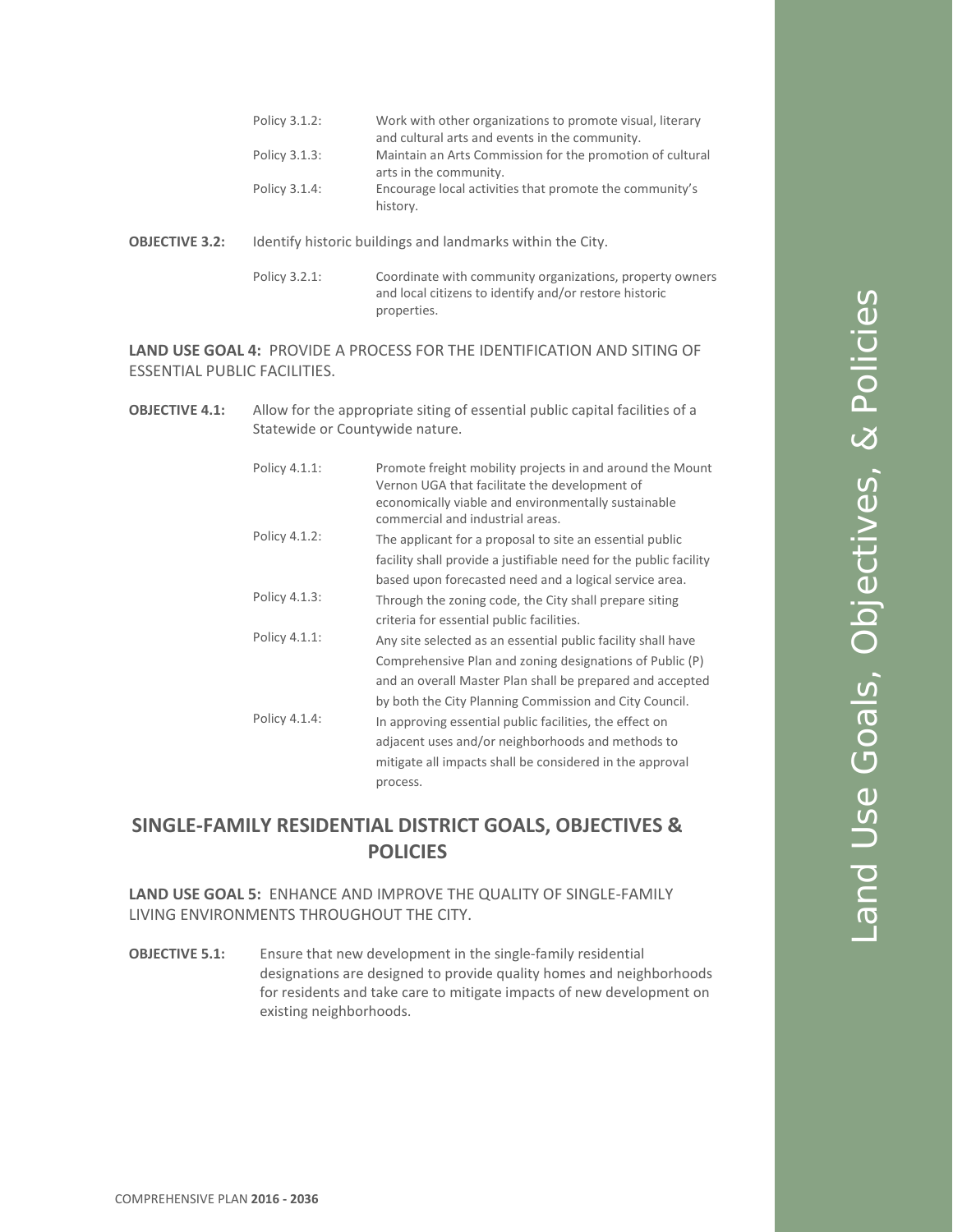| Policy 5.1.1: | A minimum net density of 4.0 dwelling units per acre for<br>Single Family Residential neighborhoods shall be<br>implemented unless: sensitive areas are documented on<br>the site, it can be shown that sensitive areas near the site<br>will be adversely affected with the proposed development,<br>where designated resources lands exist, where areas are<br>designated as special flood risk areas, where access is<br>restricted, where other physical site constraints limit the<br>number of lots that could be created, or where the existing<br>neighborhoods identified on Map LU-5 would be negatively<br>impacted. The neighborhoods identified on Map LU-5 shall<br>not have a net density of greater than 3.23 dwelling units<br>per acre. |
|---------------|-----------------------------------------------------------------------------------------------------------------------------------------------------------------------------------------------------------------------------------------------------------------------------------------------------------------------------------------------------------------------------------------------------------------------------------------------------------------------------------------------------------------------------------------------------------------------------------------------------------------------------------------------------------------------------------------------------------------------------------------------------------|
| Policy 5.1.2: | Net development densities for Planned Unit Development<br>(PUD) subdivision proposals and subdivision proposals<br>where the transfer (purchase) of development rights (TDR)<br>are proposed may be permitted to have an increase in<br>density.                                                                                                                                                                                                                                                                                                                                                                                                                                                                                                          |
| Policy 5.1.3: | Support site plans for new residential developments that<br>transition to and blend with existing development patterns<br>using techniques such as lot size, depth and width, access<br>points, building location setbacks, and landscaping.<br>Sensitivity to unique features and differences among<br>established neighborhoods should be reflected in site plan<br>design. Interpret development standards to support<br>coordinated structural design, private yards and substantial<br>common space areas.                                                                                                                                                                                                                                           |
| Policy 5.1.4: | The use of the PUD and TDR ordinances shall be<br>discretionary by the City. PUDs allow for flexibility in<br>standard development regulations in exchange for higher<br>level design and public benefit through the amenities that<br>are included within the PUD development. The PUD and<br>TDR development regulations will only be allowed if<br>neighborhood compatibility parameters can be met with the<br>proposed subdivision.                                                                                                                                                                                                                                                                                                                  |
| Policy 5.1.5: | New plats proposed at higher densities than adjacent<br>neighborhood developments may be required to reduce<br>their overall allowed density to mitigate conflicts between<br>old and new development patterns.                                                                                                                                                                                                                                                                                                                                                                                                                                                                                                                                           |
| Policy 5.1.6: | Zoning and subdivision regulations should ensure adequate<br>setbacks, landscaping, and buffering when development of<br>different types of housing are proposed abutting one<br>another.                                                                                                                                                                                                                                                                                                                                                                                                                                                                                                                                                                 |
| Policy 5.1.7: | Encourage re-investment and rehabilitation of existing<br>housing.                                                                                                                                                                                                                                                                                                                                                                                                                                                                                                                                                                                                                                                                                        |
| Policy 5.1.8: | Interpret development standards to support plats designed<br>to incorporate vehicular and pedestrian connections<br>between plats and neighborhoods.                                                                                                                                                                                                                                                                                                                                                                                                                                                                                                                                                                                                      |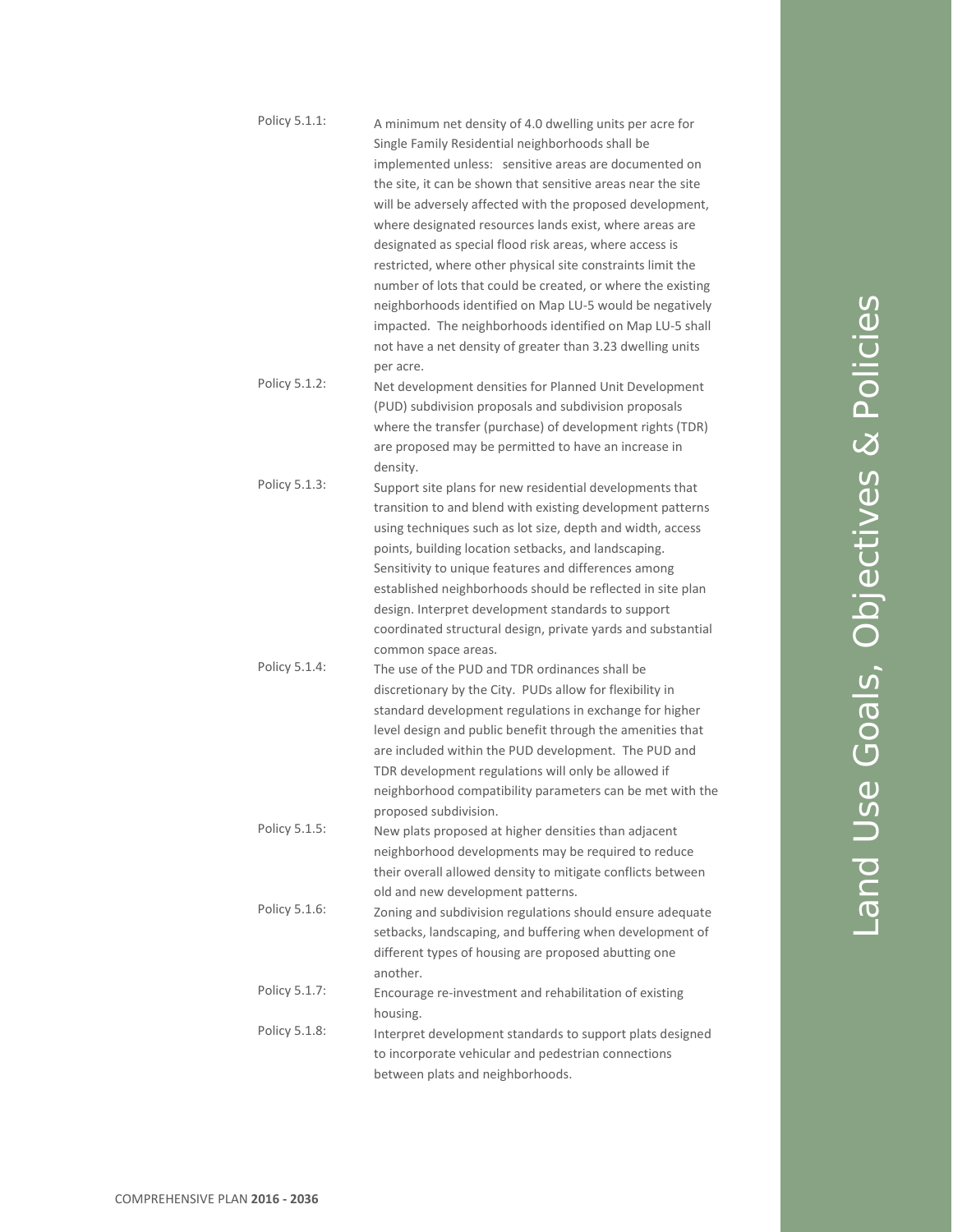| Policy 5.1.9:  | Support projects that create neighborhoods with diverse                                                                                                                                                                                                                                                                                                                           |
|----------------|-----------------------------------------------------------------------------------------------------------------------------------------------------------------------------------------------------------------------------------------------------------------------------------------------------------------------------------------------------------------------------------|
|                | housing types that achieve continuity through the                                                                                                                                                                                                                                                                                                                                 |
|                | organization of roads, sidewalks, blocks, setbacks,                                                                                                                                                                                                                                                                                                                               |
| Policy 5.1.10: | community gathering places, and amenity features.<br>Support residential development incorporating a hierarchy<br>of streets. Street networks should connect through the<br>development to existing streets, avoid "cul-de-sac" or dead<br>end streets, and be arranged in a grid street pattern (or a<br>flexible grid street system if there are environmental<br>constraints). |
| Policy 5.1.11: | A range and variety of lot sizes and building densities should                                                                                                                                                                                                                                                                                                                    |
|                | be encouraged throughout the City.                                                                                                                                                                                                                                                                                                                                                |
| Policy 5.1.12: | Create and encourage development regulations that                                                                                                                                                                                                                                                                                                                                 |
|                | encourage in-fill development such as accessory dwelling                                                                                                                                                                                                                                                                                                                          |
|                | units (ADUs) or zero lot line developments.                                                                                                                                                                                                                                                                                                                                       |
| Policy 5.1.13: | Non-residential structures, such as community recreation                                                                                                                                                                                                                                                                                                                          |
|                | buildings, that are part of a development, may have                                                                                                                                                                                                                                                                                                                               |
|                | dimensions larger than residential structures, but shall be                                                                                                                                                                                                                                                                                                                       |
|                | compatible in design and dimensions with surrounding                                                                                                                                                                                                                                                                                                                              |
|                | residential development.                                                                                                                                                                                                                                                                                                                                                          |
| Policy 5.1.14: | Non-residential structures should be clustered and                                                                                                                                                                                                                                                                                                                                |
|                | connected within the overall development through the                                                                                                                                                                                                                                                                                                                              |
|                | organization of roads, blocks, yards, focal points, and                                                                                                                                                                                                                                                                                                                           |
|                | amenity features to create a neighborhood.                                                                                                                                                                                                                                                                                                                                        |
| Policy 5.1.15: | Mixed-use development in the form of limited commercial                                                                                                                                                                                                                                                                                                                           |
|                | development, or other non-residential structures (not listed                                                                                                                                                                                                                                                                                                                      |
|                | as permitted, accessory or conditional uses within the                                                                                                                                                                                                                                                                                                                            |
|                | zoning code for the R-1 district), may be allowed within the                                                                                                                                                                                                                                                                                                                      |
|                | single-family zones through a planned process such as a                                                                                                                                                                                                                                                                                                                           |
|                | P.U.D or other type of overlay zone.                                                                                                                                                                                                                                                                                                                                              |
| Policy 5.1.16: | Evaluate fully developed neighborhoods designated Single-                                                                                                                                                                                                                                                                                                                         |
|                | Family Residential High Density (SF-HI) to consider a lower                                                                                                                                                                                                                                                                                                                       |
|                | density zoning overlay where existing developed conditions                                                                                                                                                                                                                                                                                                                        |
|                | are lower density and the neighborhood is not in transition.                                                                                                                                                                                                                                                                                                                      |

# **MULTI-FAMILY RESIDENTIAL DISTRICT GOALS, OBJECTIVES & POLICIES**

**LAND USE GOAL 6:** ENHANCE AND IMPROVE THE QUALITY OF MULTI-FAMILY LIVING ENVIRONMENTS THROUGHOUT THE CITY THAT PROVIDE AREAS THAT OFFER A LARGER RANGE OF HOUSING OPTIONS IN THE FORM OF MULTI-FAMILY UNITS.

- **OBJECTIVE 6.1:** Ensure that development in the multi-family residential designations are designed to provide quality homes and neighborhoods for residents and to mitigate impacts to existing neighborhoods as new ones develop.
	- Policy 6.1.1: The net development density in the multi-family residential designations can be increased as outlined in the zoning regulations associated with each designation.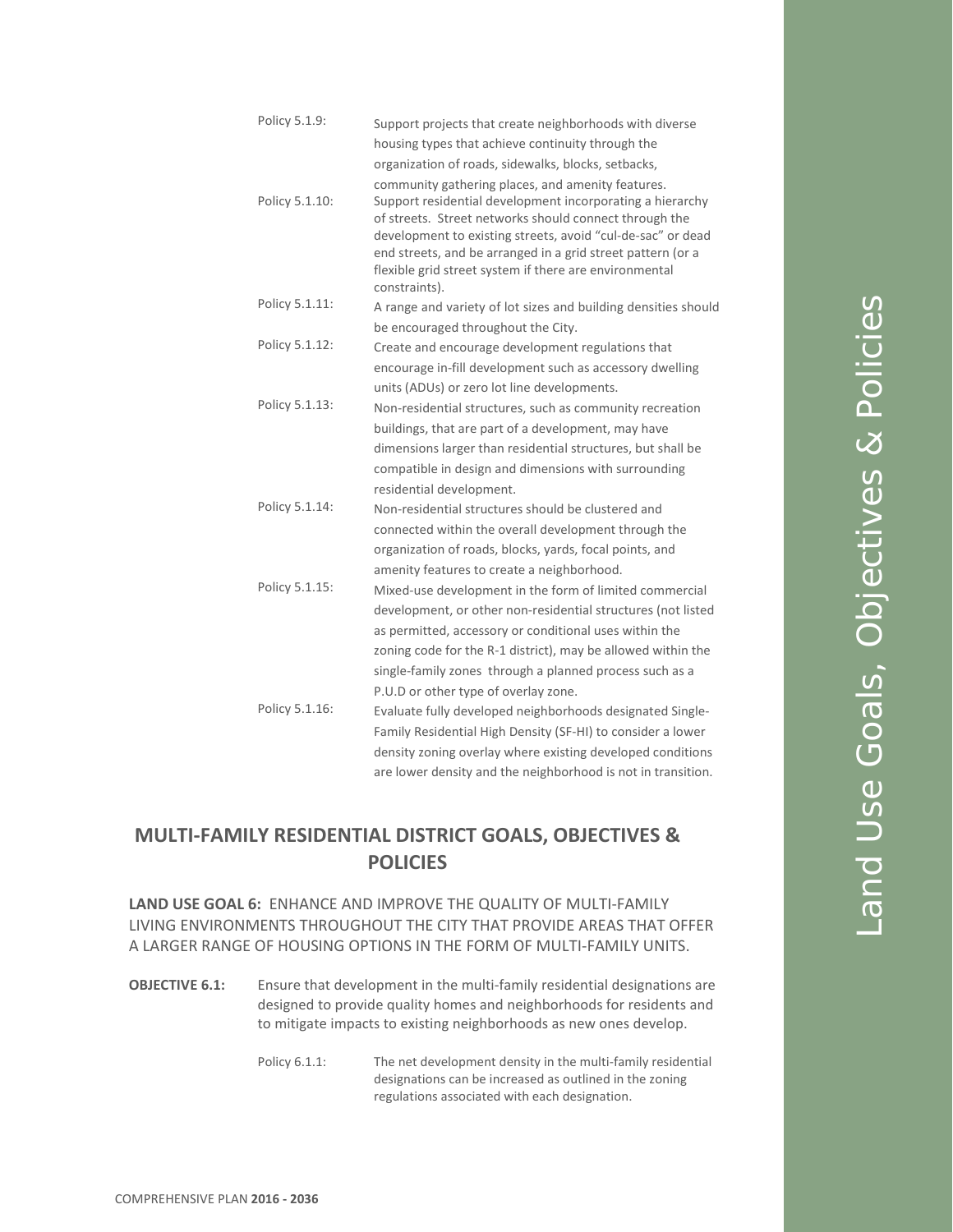Policy 6.1.2: Multi-family residential designations should be in areas of the City where infrastructure is adequate to handle impacts from higher density uses. Policy 6.1.3: Due to increased impacts to privacy and personal living space inherent in higher density living environments, new development shall be designed to create a high quality living environment with ample public open spaces within a walkable urban context. Policy 6.1.4: Evaluate project proposals in residential multi-family designations to consider the transition to lower density uses where multi-family sites abut lower density zones. Setbacks may be increased, heights reduced, and additional landscape buffering required through site plan review. Policy 6.1.5: New multi-family residential projects should demonstrate provisions for an environment that contributes to a high quality of life for future residents, regardless of income level.

# **RESIDENTIAL AGRICULTURAL DISTRICT GOALS, OBJECTIVES & POLICIES**

**LAND USE GOAL 7:** ALLOW THE R-A ZONING TO CONTINUE ONLY IF THE PARCEL HAS A COMPREHENSIVE PLAN DESIGNATION OF AGRICULTURAL (AG).

- **OBJECTIVE 7.1:** Actively pursue the rezoning of property zoned R-A to make those properties consistent with their respective associated Comprehensive Plan designations.
	- Policy 7.1.1: R-A zoned property shall be rezoned to be consistent with their Comprehensive Plan designations any time a development application for anything other than one (1) single-family home or accessory use per lot is proposed. Policy 7.1.2: One single-family home or accessory building may be constructed on a parcel zoned R-A without requiring a rezone to another designation if the zoning and Comprehensive Plan designations are not consistent with each other.

# **OFFICE/RETAIL/COMMERCIAL/INDUSTRIAL DISTRICT GOALS, OBJECTIVES & POLICIES**

**LAND USE GOAL 8:** SUPPORT EXISTING BUSINESSES AND PROVIDE A DYNAMIC BUSINESS ENVIRONMENT FOR NEW COMMERCIAL AND INDUSTRIAL ACTIVITIES THAT ENHANCE THE CITY'S EMPLOYMENT AND TAX BASE WHILE PROVIDING WELL PLANNED AND ATTRACTIVE FACILITIES.

**OBJECTIVE 8.1:** Develop and implement an Economic Development Element for the Comprehensive Plan.

| Policy 8.1.1: | Support methods of increasing accessibility to commercially<br>zoned areas for both automobile and transit to support the |
|---------------|---------------------------------------------------------------------------------------------------------------------------|
|               | land uses proposed for the district.                                                                                      |
| Policy 8.1.2: | Private/public partnerships should be encouraged to                                                                       |
|               | provide infrastructure development, transportation                                                                        |
|               | facilities, public uses, and amenities.                                                                                   |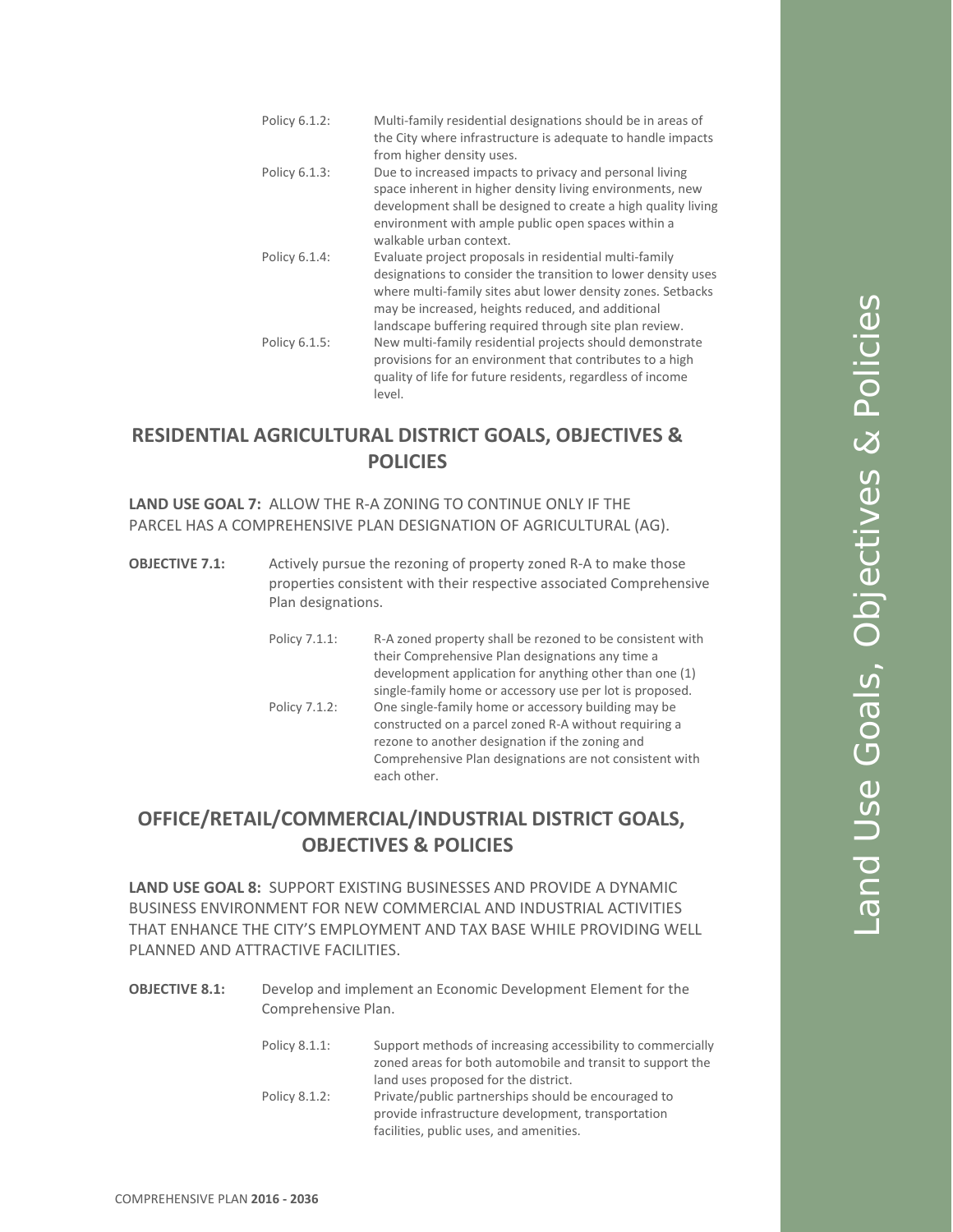|                       | Policy 8.1.3:  | Residential uses are allowed in the C-1, C-3 and C-4 zoning<br>designations if the criteria for such uses, as outlined within<br>the zoning code for each district, are met. In all other<br>commercial or industrial zoning designations residential uses<br>are allowed if a mixed-use overlay is adopted for a site or if<br>the use is classified as an accessory use such as a watchman,<br>custodian, manager or property owner as specified within<br>each associated zoning district's regulations. |
|-----------------------|----------------|-------------------------------------------------------------------------------------------------------------------------------------------------------------------------------------------------------------------------------------------------------------------------------------------------------------------------------------------------------------------------------------------------------------------------------------------------------------------------------------------------------------|
| <b>OBJECTIVE 8.2:</b> |                | Ensure that office, retail, commercial or industrial development is<br>attractive and blends with the surrounding areas.                                                                                                                                                                                                                                                                                                                                                                                    |
|                       | Policy 8.2.1:  | Support development plans that incorporate the following<br>features:                                                                                                                                                                                                                                                                                                                                                                                                                                       |
|                       |                | A) Shared access points and fewer curb cuts;                                                                                                                                                                                                                                                                                                                                                                                                                                                                |
|                       |                | B) Internal circulation among adjacent parcels;                                                                                                                                                                                                                                                                                                                                                                                                                                                             |
|                       |                | C) Shared parking facilities;                                                                                                                                                                                                                                                                                                                                                                                                                                                                               |
|                       |                | D) Centralized signage; and                                                                                                                                                                                                                                                                                                                                                                                                                                                                                 |
|                       |                | E) Unified development concepts.                                                                                                                                                                                                                                                                                                                                                                                                                                                                            |
|                       | Policy 8.2.2:  | Development within defined sub-area plans will be subject                                                                                                                                                                                                                                                                                                                                                                                                                                                   |
|                       |                | to additional design guidelines as delineated in the sub-area                                                                                                                                                                                                                                                                                                                                                                                                                                               |
|                       | Policy 8.2.3:  | plans developed in the future for each center.                                                                                                                                                                                                                                                                                                                                                                                                                                                              |
|                       |                | Public amenity or amenities for customers and employees                                                                                                                                                                                                                                                                                                                                                                                                                                                     |
|                       |                | such as plazas and recreation areas should be encouraged as                                                                                                                                                                                                                                                                                                                                                                                                                                                 |
|                       | Policy 8.2.4:  | part of new development or redevelopment.                                                                                                                                                                                                                                                                                                                                                                                                                                                                   |
|                       |                | Parking areas should be landscaped especially along public                                                                                                                                                                                                                                                                                                                                                                                                                                                  |
|                       | Policy 8.2.5:  | or private roadways, to reduce visual impacts.                                                                                                                                                                                                                                                                                                                                                                                                                                                              |
|                       |                | In areas developed with predominantly office uses,<br>circulation within the site should be primarily pedestrian-<br>oriented.                                                                                                                                                                                                                                                                                                                                                                              |
|                       | Policy 8.2.6:  | Development should be designed to mitigate potential                                                                                                                                                                                                                                                                                                                                                                                                                                                        |
|                       |                | adverse impacts on adjacent properties with different zoning                                                                                                                                                                                                                                                                                                                                                                                                                                                |
|                       |                | designations (i.e., residential or public zoning). Careful                                                                                                                                                                                                                                                                                                                                                                                                                                                  |
|                       |                | consideration of impacts from lighting, landscaping, and                                                                                                                                                                                                                                                                                                                                                                                                                                                    |
|                       |                | setbacks should all be evaluated during site design.                                                                                                                                                                                                                                                                                                                                                                                                                                                        |
|                       | Policy 8.2.7:  | Landscaping along arterials should be uniform from parcel to                                                                                                                                                                                                                                                                                                                                                                                                                                                |
|                       |                | parcel to further the visual cohesiveness of the area.                                                                                                                                                                                                                                                                                                                                                                                                                                                      |
|                       | Policy 8.2.8:  | On-site landscaping should primarily be located at site                                                                                                                                                                                                                                                                                                                                                                                                                                                     |
|                       |                | entries, in front of buildings, and at other locations with high                                                                                                                                                                                                                                                                                                                                                                                                                                            |
|                       |                | visibility from public areas.                                                                                                                                                                                                                                                                                                                                                                                                                                                                               |
|                       | Policy 8.2.9:  | Vehicular connections between adjacent parking areas are                                                                                                                                                                                                                                                                                                                                                                                                                                                    |
|                       |                | encouraged and incentives should be offered to encourage                                                                                                                                                                                                                                                                                                                                                                                                                                                    |
|                       |                | shared parking.                                                                                                                                                                                                                                                                                                                                                                                                                                                                                             |
|                       | Policy 8.2.10: | Site design for office uses, commercial, and mixed-use                                                                                                                                                                                                                                                                                                                                                                                                                                                      |
|                       |                | developments should consider ways of improving transit                                                                                                                                                                                                                                                                                                                                                                                                                                                      |
|                       |                | ridership through siting, locating of pedestrian amenities,                                                                                                                                                                                                                                                                                                                                                                                                                                                 |
|                       |                | walkways, parking, etc.                                                                                                                                                                                                                                                                                                                                                                                                                                                                                     |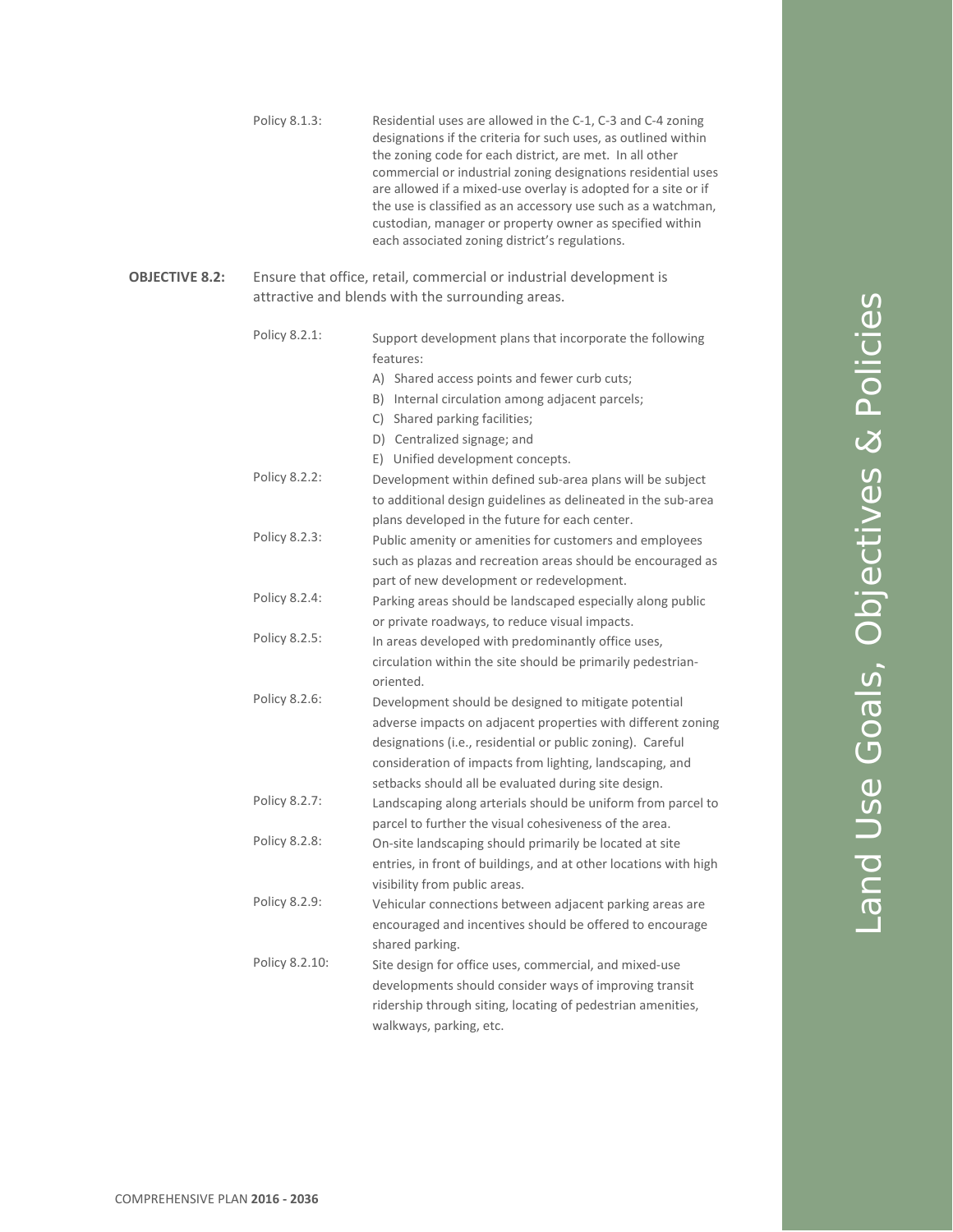# **NEIGHBORHOOD RETAIL, MIXED USE CENTER (C-4 ZONING CODE) DISTRICT GOALS, OBJECTIVES & POLICIES**

**LAND USE GOAL 9:** TO MINIMIZE POTENTIAL NOISE IMPACTS TO THE SURROUNDING RESIDENTIAL NEIGHBORHOOD ALL NON-RESIDENTIAL USES SHOULD BE CLOSED FOR BUSINESS AT REASONABLE TIMES.

**LAND USE GOAL 10:** DEVELOPMENT REGULATIONS SHALL BE ADOPTED TO REDUCE THE NEGATIVE VISUAL, NOISE, ODOR, AND EXHAUST IMPACTS FROM GARBAGE AND RECYCLING RECEPTACLES, LOADING DOCKS, AND DRIVE THROUGH LANES.

**LAND USE GOAL 11:** PROVIDE A NETWORK OF LOGICAL, SAFE, CONVENIENT, ATTRACTIVE, AND COMFORTABLE PEDESTRIAN NETWORKS ON SIDEWALKS AND TRAILS, TO AND FROM ACCESS POINTS, THROUGH PARKING LOTS TO PLANNED BUILDING ENTRANCES OR OTHER SITE AMENITIES SUCH AS PUBLIC OPEN SPACES TO REINFORCE PEDESTRIAN ACTIVITY BETWEEN THE COMMERCIAL DEVELOPMENT AND THE SURROUNDING RESIDENTIAL NEIGHBORHOODS.

**OBJECTIVE 11.1:** Ensure that a pedestrian network is provided that connects the commercial, residential, and open space uses. This network shall consist of trails, pathways, and widened sidewalks. The commercial uses are intended to primarily serve their surrounding residential areas; and these residents should be able to walk or bike to these areas.

**LAND USE GOAL 12:** DEVELOPMENT REGULATIONS SHALL BE ADOPTED TO REDUCE THE APPARENT MASS OF LARGER COMMERCIAL BUILDINGS, TO PROVIDE VISUAL INTEREST, AND TO HELP BLEND INTO THE RESIDENTIAL NEIGHBORHOODS IN WHICH THEY ARE LOCATED.

**LAND USE GOAL 13:** ENSURE THAT COMMERCIAL BUILDINGS ARE IN SCALE WITH THE SURROUNDING RESIDENTIAL NEIGHBORHOODS.

**LAND USE GOAL 14:** DEVELOPMENT REGULATIONS SHALL BE ADOPTED THAT ENSURE THAT MECHANICAL EQUIPMENT, VAULTS, AND OUTDOOR STORAGE ARE SCREENED TO ENHANCE THE APPEARANCE OF THE COMMERCIAL BUILDINGS WITHIN THE NEIGHBORHOOD COMMERCIAL ZONE.

**LAND USE GOAL 15:** DEVELOPMENT REGULATIONS SHALL BE ADOPTED THAT BALANCE SAFETY AND SECURITY AND THE RESIDENTIAL NATURE IN WHICH COMMERCIAL USES IN THE C-4 ZONE ARE LOCATED.

## **CRITICAL AREAS GOALS, OBJECTIVES & POLICIES**

**LAND USE GOAL 16:** RETAIN AND ENHANCE THE EXISTING NATURAL FEATURES AND SENSITIVE AREAS THAT ARE ESSENTIAL TO A HIGH QUALITY OF LIFE IN THE COMMUNITY OF MOUNT VERNON.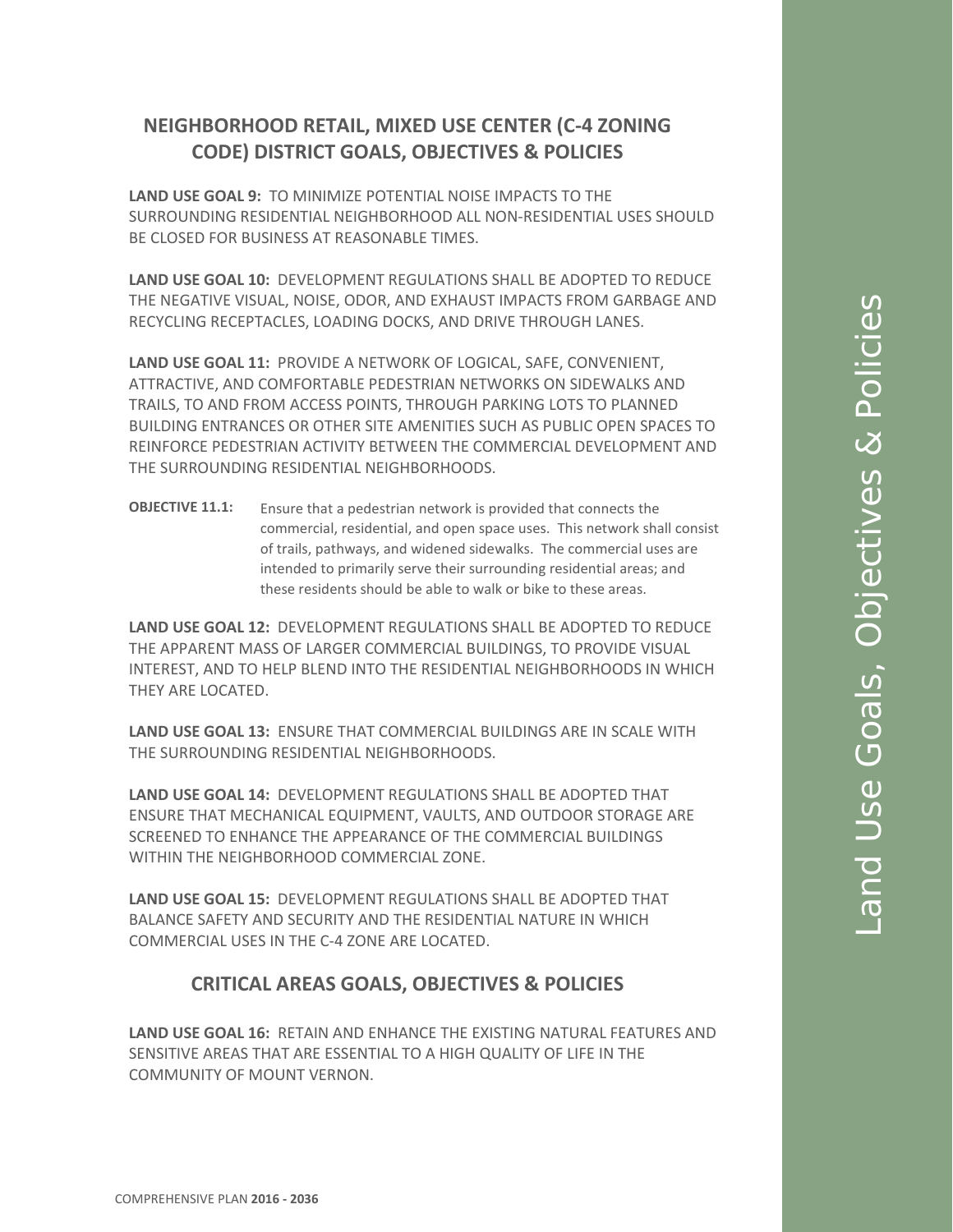**OBJECTIVE 16.1:** Meet GMA requirements for designation and protection of critical areas in the context of Mount Vernon's community vision for growth management.

| Policy 16.1.1: | The Skagit River will be one of the major natural features   |
|----------------|--------------------------------------------------------------|
|                | affecting development, and it also provides opportunities    |
|                | for increased public access and activity. The dikes,         |
|                | notwithstanding potential legal problems, provide an         |
|                | important community resource for public trails extending     |
|                | beyond Mount Vernon into Skagit County.                      |
| Policy 16.1.2: | Downtown and the West Side of Mount Vernon are the           |
|                | most logical areas to concentrate direct river access,       |
|                | enhancement efforts and river-oriented activities.           |
| Policy 16.1.3: | With development regulations, support retention of natural   |
|                | areas and include design criteria to achieve subdivision and |
|                | site layouts which will be sensitive to the environmental    |
|                | constraints and optimize open space and views. Key areas of  |
|                | consideration and emphasis for development include:          |
|                | • Steep slopes;                                              |
|                | • Streams with associated wetlands;                          |
|                | • Habitat areas; and,                                        |
|                | • Natural vegetation.                                        |

Programs should be expanded for non-detrimental access to these areas and opportunities for interpretation and education be provided.

- **OBJECTIVE 16.2:** Preserve open space, sensitive resources and maintain varied uses.
	- Policy 16.2.1: Provide public access and recreation opportunities, where appropriate.

**LAND USE GOAL 17:** IDENTIFY CRITICAL AREAS AS DEFINED IN RCW 36.70A.030 THAT INCLUDE: FLOODWAYS OF 100 YEAR FLOODPLAINS; LANDSLIDE, EROSION, AND SEISMIC HAZARDS, INCLUDING STEEP SLOPES OVER 40 PERCENT; WETLANDS AND THEIR PROTECTIVE BUFFERS; STREAMS AND THEIR PROTECTIVE BUFFERS; CRITICAL AQUIFER RECHARGE AREAS; AND FISH AND WILDLIFE HABITAT CONSERVATION AREAS.

|  | Policy 17.1.1: | Maintain an up-to-date inventory of environmentally           |
|--|----------------|---------------------------------------------------------------|
|  |                | sensitive areas including descriptions of criteria for        |
|  |                | designation and maps. The inventory of environmentally        |
|  |                | sensitive areas should be reviewed and updated regularly      |
|  |                | based upon changing conditions or new information. The        |
|  |                | final identification of environmentally sensitive or critical |
|  |                | areas, hazardous sites or portions of sites should be         |
|  |                | established during the review of project proposals.           |
|  | Policy 17.1.2: | Consider the best available science to determine critical     |
|  |                | area buffers and maintain achievable ecological functions of  |
|  |                | those buffers. Use easements or equivalent protective         |
|  |                | measures to protect critical areas and critical area buffers  |
|  |                | that are not protected through public ownership.              |
|  |                |                                                               |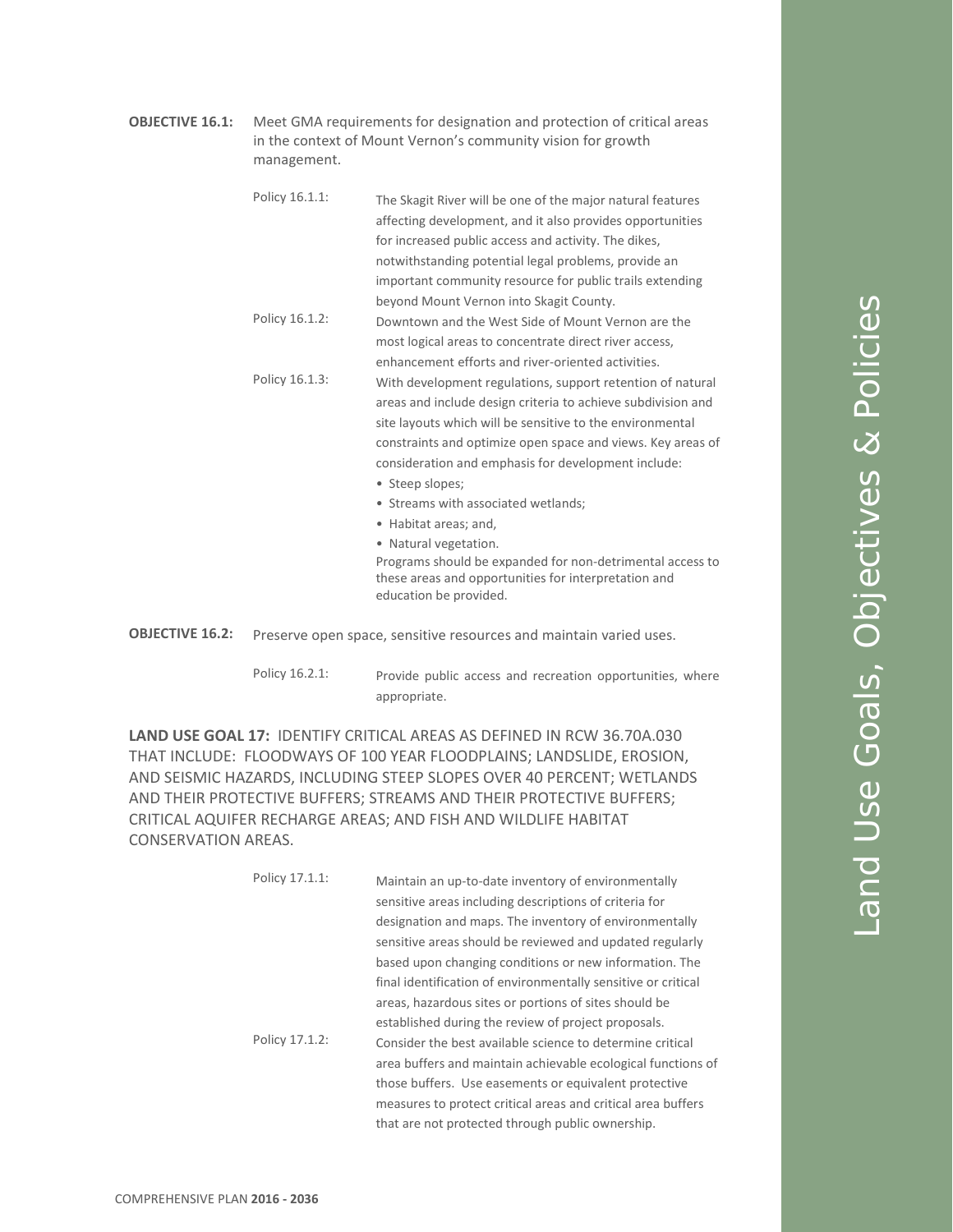| Policy 17.1.3:  | Use acquisition, enhancement, regulations, and incentive<br>programs independently or in combination with one<br>another to protect and enhance critical area functions. |
|-----------------|--------------------------------------------------------------------------------------------------------------------------------------------------------------------------|
| Policy 17.1.4:  | Consider allowing alterations to critical areas, after all                                                                                                               |
|                 | ecological functions are evaluated, the least harmful and                                                                                                                |
|                 | reasonable alternatives are identified, and affected                                                                                                                     |
|                 | significant functions are appropriately mitigated, to:                                                                                                                   |
|                 | • Maintain and improve a critical area; or,                                                                                                                              |
|                 | • Avoid denial of reasonable use of the property; or                                                                                                                     |
|                 | • Meet other priority growth management goals and                                                                                                                        |
|                 | programs consistent with GMA and the City                                                                                                                                |
|                 | Comprehensive Plan.                                                                                                                                                      |
| Policy 17.1.5:  | Establish mitigation priorities such as impact avoidance,                                                                                                                |
|                 | impact minimization, and compensation in critical area                                                                                                                   |
|                 | regulations. Mitigation sites should be located strategically                                                                                                            |
|                 | to alleviate habitat fragmentation.                                                                                                                                      |
| Policy 17.1.6:  | Provide incentives to private land owners, and develop City                                                                                                              |
|                 | or inter-jurisdictional programs, designed to protect                                                                                                                    |
|                 | ecological functions for streams, riparian area, and wetlands.                                                                                                           |
| Policy 17.1.7:  | Review adopted clearing and grading regulations and revise                                                                                                               |
|                 | them to address critical area protection. These regulations                                                                                                              |
|                 | should set seasonal clearing restrictions that limit clearing                                                                                                            |
|                 | and grading activities during the rainy seasons. Critical areas,                                                                                                         |
|                 | including sloped and riparian areas, should not be exposed                                                                                                               |
|                 | during this time.                                                                                                                                                        |
| Policy 17.1.8:  | Grading and construction activities should implement                                                                                                                     |
|                 | erosion control Best Management Practices and other                                                                                                                      |
|                 | development controls as necessary to reduce sediment and                                                                                                                 |
|                 | pollution discharge from construction sites to minimal levels.                                                                                                           |
| Policy 17.1.9:  | Encourage the use of native plants in landscaping                                                                                                                        |
|                 | requirements, erosion control projects, and the restoration                                                                                                              |
|                 | of stream banks, lakes, shorelines and wetlands.                                                                                                                         |
| Policy 17.1.10: | Expand programs for non-detrimental access to critical areas                                                                                                             |
|                 | and provide opportunities for interpretation and education.                                                                                                              |
|                 |                                                                                                                                                                          |

#### **LAND USE GOAL 18: MAINTAIN, AND IMPROVE WHERE POSSIBLE, WATER QUALITY.**

| Policy 18.1.1: | Require adequate erosion and sedimentation controls from |
|----------------|----------------------------------------------------------|
|                | new construction sites.                                  |
| Policy 18.1.2: | Require adequate water controls for new development.     |
| Policy 18.1.3: | Implement public education programs to reduce the source |
|                | of pollutants entering surface waters.                   |

## **LAND USE GOAL 19: DEVELOP A CONTINUOUS AND COMPREHENSIVE PROGRAM FOR MANAGING SURFACE WATER.**

| Policy 19.1.1: | Ensure funding source(s) for program implementation. |
|----------------|------------------------------------------------------|
| Policy 19.1.2: | Coordinate the City program with the Skagit County   |
|                | Program.                                             |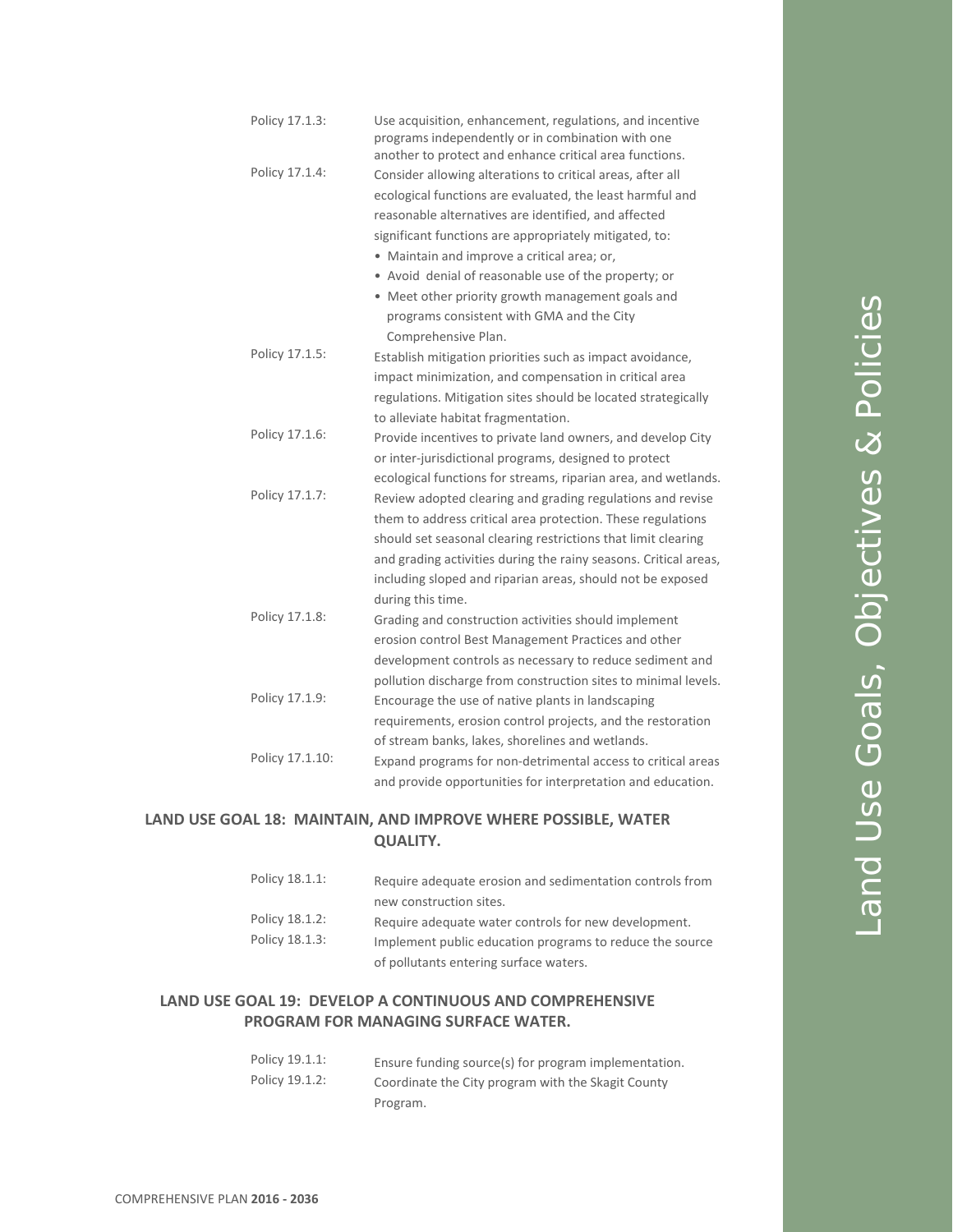Policy 19.1.3: Develop a network of publicly-owned or preserved natural open space for protecting environmentally sensitive land, creating a sense of openness, provide scenic views and provide space for trail systems.

**LAND USE GOAL 20:** PROTECT PUBLIC HEALTH, SAFETY, AND PROPERTY FROM THE EFFECTS OF NATURAL HAZARDS. PROVIDE FOR AN INCREASED LEVEL OF SAFETY TO THE CITIZENS OF MOUNT VERNON, AND PROVIDE FOR AN INCREASED LEVEL OF PROTECTION FOR PUBLIC INFRASTRUCTURE.

> Policy 20.1.1: Protect Life and Property. Implement mitigation activities that will assist in protecting lives and property by making homes, businesses, infrastructure, and critical facilities more resistant to natural hazards. Support the continuation of the Skagit Community Emergency Response Team (C.E.R.T.) Program to provide citizens from all areas of Skagit County with the information and tools they need to help themselves, their families, and their neighbors in the hours and days immediately following an emergency or disaster event. Policy 20.1.2: Encourage homeowners and businesses to purchase insurance coverage for damages caused by natural hazards. Policy 20.1.3: Encourage homeowners and businesses to take preventative actions in areas that are especially vulnerable to natural hazards. Policy 20.1.4: Develop and implement additional education and outreach programs to increase public awareness of the risks associated with natural hazards. Continue the current flood awareness programs conducted by various jurisdictions as part of the National Flood Insurance Program Community Rating System.

**LAND USE GOAL 21:** PRESERVE, PROTECT, AND WHERE POSSIBLE, RESTORE NATURAL HABITAT FOR THE CONSERVATION OF SALMONID SPECIES LISTED UNDER THE FEDERAL ESA, THROUGH THE USE OF MANAGEMENT ZONES, DEVELOPMENT REGULATIONS, INCENTIVES FOR VOLUNTARY EFFORT OF PRIVATE LANDOWNERS AND DEVELOPERS, LAND USE CLASSIFICATIONS OR DESIGNATIONS, HABITAT ACQUISITION PROGRAMS OR HABITAT RESTORATION PROJECTS.

**OBJECTIVE 21.1:** Preserve fish and wildlife habitat, where appropriate.

Policy 22.1.1: Consider a system for stream typing that is compatible with other jurisdictions' typing system.

**LAND USE GOAL 22:** PRESERVE AND PROTECT, WHERE POSSIBLE, IDENTIFIED WETLANDS WITHIN THE CITY.

**OBJECTIVE 22.1:** Preserve wetlands and implement a wetlands management strategy.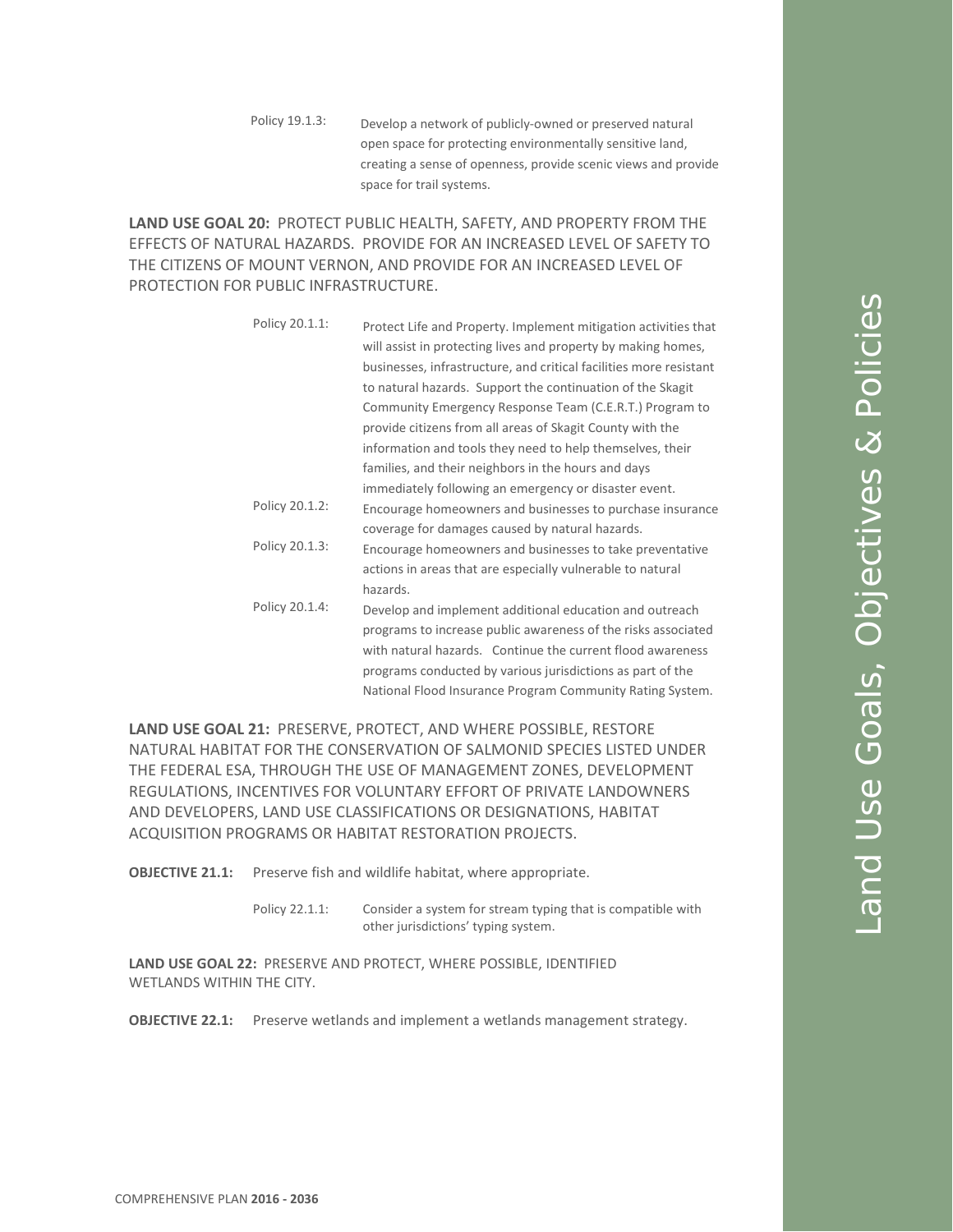| Policy 22.1.1: | Determine wetland boundaries using the procedures provided in     |
|----------------|-------------------------------------------------------------------|
|                | the following manuals: U.S. Army Corps of Engineers, 2010.        |
|                | Regional Supplement to the Corps of Engineers Wetland             |
|                | Delineation Manual: Western Mountains, Valleys, and Coast         |
|                | Region (Version 2.0), ed. J. S. Wakeley, R. W. Lichvar, and C. V. |
|                | Noble. ERDC/EL TR-10-3. Vicksburg, MS: U.S. Army Engineer         |
|                | Research and Development Center. And all applicable guidance      |
|                | not superseded by more recent guidance in: Environmental          |
|                | Laboratory. 1987. Corps of Engineers Wetlands Delineation         |
|                | Manual, Technical Report Y-87-1, U.S. Army Engineer Waterways     |
|                | Experiment Station, Vicksburg, Miss. Or the scientifically        |
|                | accepted replacement methodology based on better technical        |
|                | criteria and field indicators as directed by the City following   |
|                | consultation with the WA State Department of Ecology and U.S.     |
|                | Corps of Engineers.                                               |
| Policy 22.1.2: | Provide a classification system for wetlands that allows for the  |
|                | designation of both regionally and locally unique wetlands.       |
| Policy 22.1.3: | Promote mitigation projects that create or restore wetland areas  |
|                | or enhance existing wetland areas. Ensure wetland mitigation      |
|                | projects in the City attain the same ecological functions as      |
|                | natural wetlands of equivalent quality. Preserve land used for    |
|                | wetland mitigation in perpetuity. Monitoring and maintenance      |

**LAND USE GOAL 23:** PRESERVE AND PROTECT, WHERE POSSIBLE, IDENTIFIED PRIORITY HABITAT AREAS WITHIN THE CITY.

- **OBJECTIVE 23.1:** Develop a classification system, particularly of habitats of local importance, in addition to Federal or State endangered, threatened or sensitive species.
	- Policy 23.1.1: Establish protection measures for priority habitat areas given the variety and complexity of species within these areas.

should be provided until the success of the site is established.

**LAND USE GOAL 24:** PROTECT, ENHANCE, AND RESTORE EXISTING FLOOD STORAGE AND CONVEYANCE FUNCTIONS AND ECOLOGICAL VALUES OF FLOODPLAINS.

**OBJECTIVE 24.1:** Implement strategies to prevent property damage from flooding.

Policy 24.1.1: Prevent property damage from flooding by implementing the following development regulations:

- Require adequate peak flow controls for new development.
- Perform the necessary analysis and recommend solutions for existing flooding problems.
- Employ management strategies in flood prone areas to ensure that new development is not exposed to significant flood risk.
- Policy 24.1.2: Continue to implement FEMA flood hazard regulations.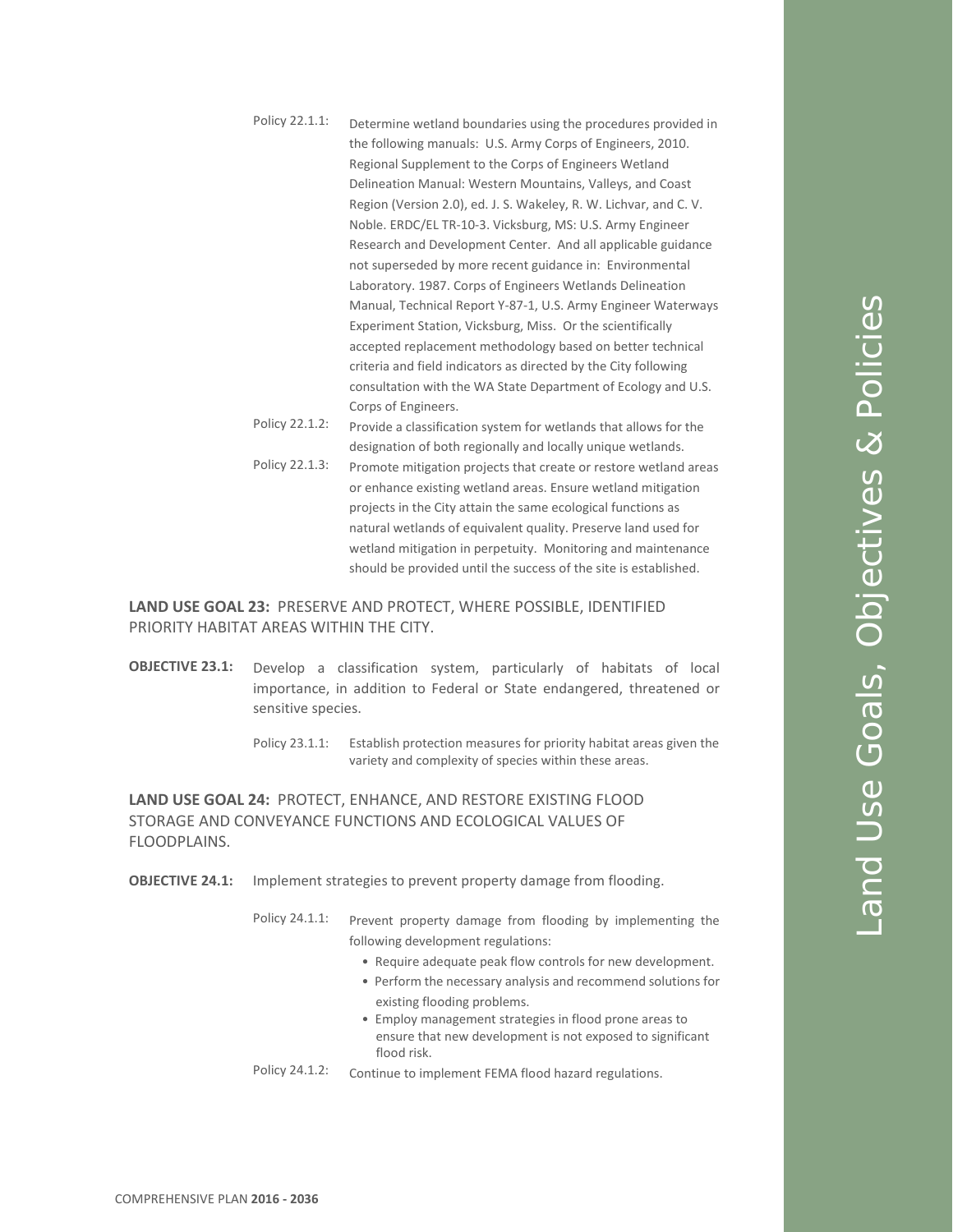- Policy 24.1.3: Identify locations for regional surface water facilities in areas of anticipated extensive development and redevelopment, particularly in Downtown. Promote the establishment of regional surface water management facilities to support infill development and preclude the need for individual on-site ponds and facilities, provide development incentives, encourage efficient use of land, and reduce overall facility maintenance costs.
- Policy 24.1.4: Require adequate peak flow controls for new development. Policy 24.1.5: Perform the necessary analysis and recommend solutions for existing flooding problems.
- Policy 24.1.6: Employ management strategies in flood prone areas to ensure that new development is not exposed to significant flood risk.

### **LAND USE GOAL 25:** FIND LONG TERM, ENVIRONMENTALLY RESPONSIBLE, AND COST EFFECTIVE METHODS TO REDUCE THE RISK FROM FLOOD DAMAGE.

| Policy 25.1.1: | Work to become engaged and well informed to diligently address  |
|----------------|-----------------------------------------------------------------|
|                | and implement measures to systematically reduce the risks from  |
|                | flooding.                                                       |
| Policy 25.1.2: | Work to systematically eliminate as many threats from flooding  |
|                | as possible which will achieve long term economic posterity for |
|                | the region as well as the City.                                 |

#### **LAND USE GOAL 26:** PRESERVE AND PROTECT, WHERE POSSIBLE, IDENTIFIED STEEP AND EROSIVE SLOPES WITHIN THE CITY.

| Policy 26.1.1: | Minimize soil disturbance and maximize retention and<br>replacement of native vegetative cover in erosion hazard areas<br>through development regulations. |
|----------------|------------------------------------------------------------------------------------------------------------------------------------------------------------|
| Policy 26.1.2: | Require increased surface water requirements in areas draining                                                                                             |
|                | over steep and erosive slopes.                                                                                                                             |
| Policy 26.1.3: | Discourage development on landslide hazard areas, including                                                                                                |
|                | steep slopes over 40 percent. Restrict development unless the                                                                                              |
|                | risks and adverse impacts associated with such development can                                                                                             |
|                | be reduced to a non-significant level.                                                                                                                     |
| Policy 26.1.4: | In areas with severe seismic hazards, apply Uniform Building                                                                                               |
|                | Code, and any other necessary special building design and                                                                                                  |
|                | construction measures to minimize the risk of structural damage,                                                                                           |
|                | fire and injury to occupants and to prevent post-seismic collapse.                                                                                         |

## **ANNEXATION GOAL, OBJECTIVES & POLICIES**

#### **LAND USE GOAL 27:** ANNEX PROPERTIES INTO THE CITY WHEN THE CITY COUNCIL FINDS THE ANNEXATION IS JUSTIFIED.

**OBJECTIVE 27.1:** Encourage development and re-development within the existing City limits before additional lands are annexed into the City.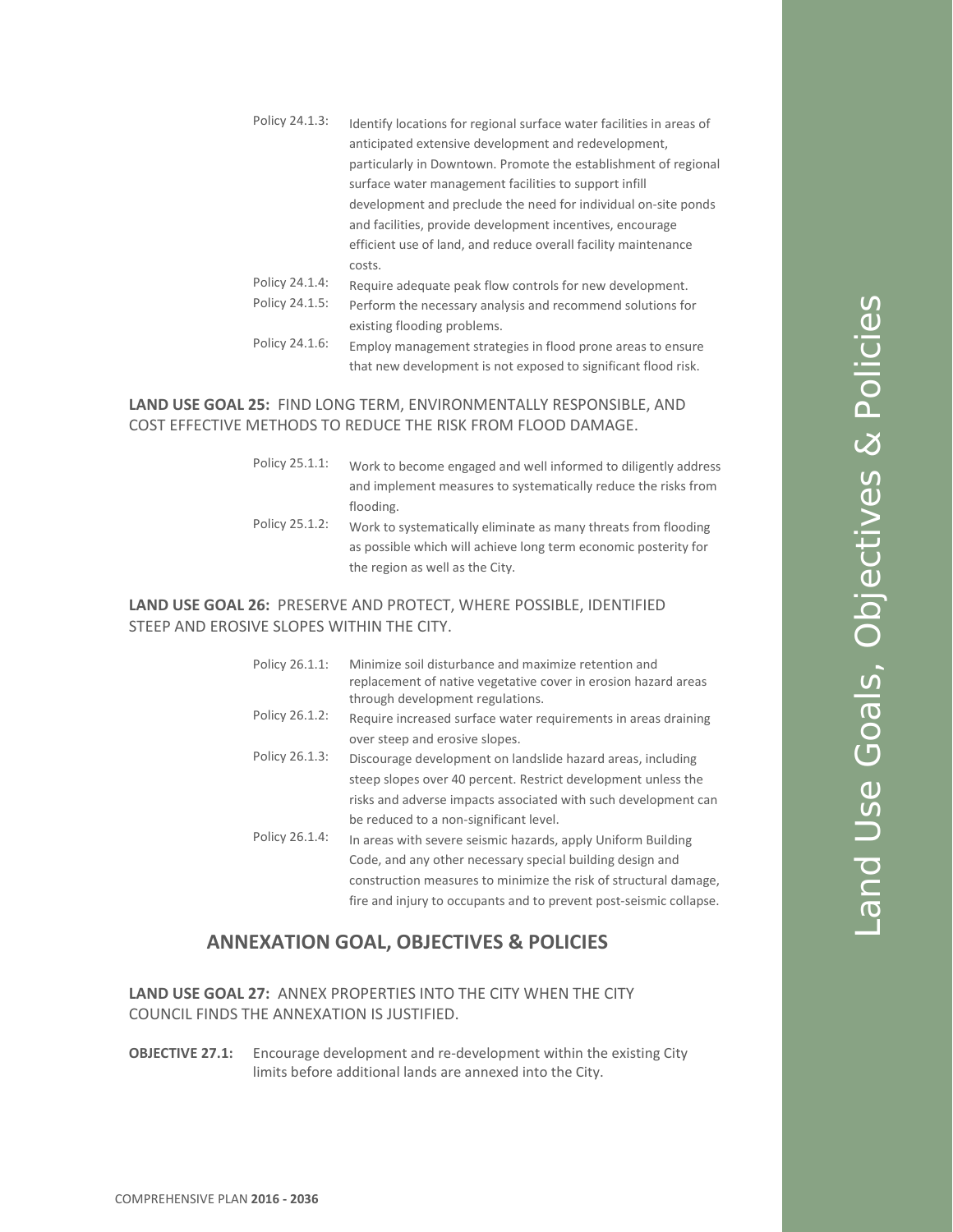- Policy 27.1.1: The first priority of the City shall be to annex and provide urban services (i.e., sewer, fire, transportation, drainage, parks, open space, schools and landscaping, etc) on a priority basis to those areas immediately adjacent to the City where available services can most easily and economically be extended.
- Policy 27.1.2: Work with Skagit County to establish procedures for the development of land within the Urban Growth Areas.
	- Policy 27.1.3: The City Council shall not initiate an annexation unless the following criteria can be met with a proposal. These criteria have been developed following the adoption of the City's Buildable Lands Analysis and E.D. Hovee's report entitled, "Commercial and Industrial Land Needs Analysis", dated September 2006. These reports show that the City does not have a balance between projected residential and commercial/industrial uses.

The City Council shall not initiate an annexation unless the following criteria can be met with a proposal. These criteria have been developed following the adoption of the City's Buildable Lands Analysis and E.D. Hovee's report entitled, "Commercial and Industrial Land Needs Analysis", dated September 2006. These reports show that the City does not have a balance between projected residential and commercial/industrial uses.

- A. The annexation area is determined to be necessary and appropriate to meet the population and/or employment targets.
- B. The annexation of residentially zoned areas shall not occur until additional areas zoned for commercial/industrial uses are officially designated such that a balance between residential and commercial/industrial uses can be achieved within the City.
- C. The annexation is a logical extension of the City's boundaries.
- D. The City finds that adequate municipal services exist to serve the area, and that the factors outlined within RCW 36.93.170(2) are complied with.
- E. The City finds that the boundaries of the proposed annexation are drawn in a manner that makes the provision of public services geographically and economically feasible.
- F. The City finds that it has the capacity to provide City services within the existing City limits; and, those services to annexation areas without major upgrades to these services.
- G. The City finds that there are not negative economic impacts to the City with the extension of services.
- H. The City finds that it can afford to provide City services without having to use funds that would otherwise be spent on already incorporated areas of the City.

The City finds that the annexation will not create financial stress on the City's ability to provide required services to the annexation area.